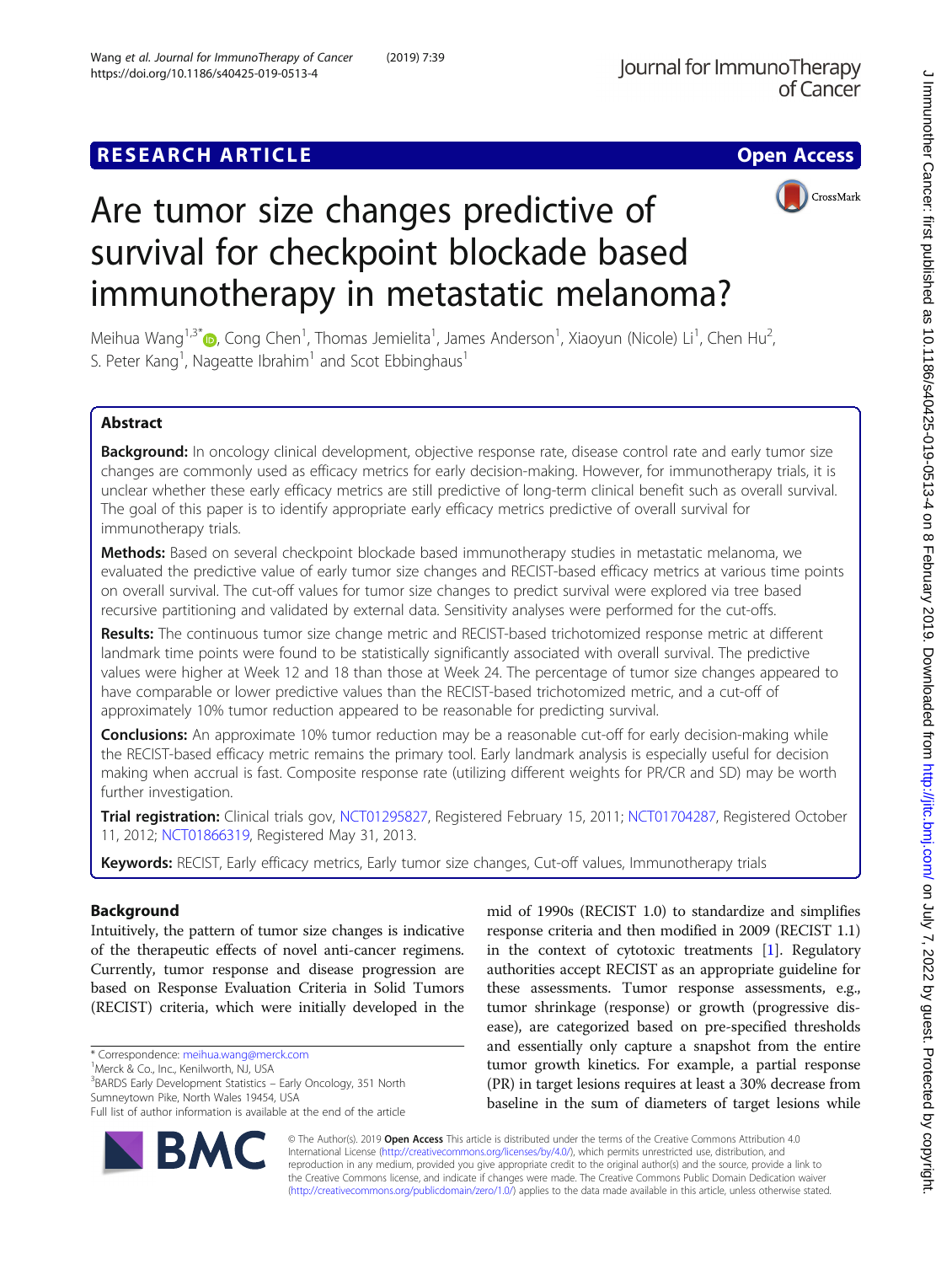progressive disease (PD) requires at least a 20% increase in the sum of diameters of target lesions from the smallest sum on study (nadir). However, such use of tumor size measurements is far from efficient and oversimplifies the complex trajectory of tumor size kinetics.

The concerns over the appropriateness of RECIST in measuring treatment benefit and predicting long-term outcomes in the era of immunotherapy have led to some recent efforts in developing alternative efficacy endpoints based on continuous tumor size data collected over time. For example, continuous tumor measurement–based metrics have been explored in terms of the absolute or relative changes in tumor size  $[2-7]$  $[2-7]$  $[2-7]$  $[2-7]$  $[2-7]$ , the averaged overall assessments [[8](#page-8-0)], and time to tumor growth using a mechanistic tumor growth model [\[9\]](#page-8-0). These efforts mainly focus on evaluating if short-term (6, 8 or 12 weeks) tumor size kinetics are sufficiently predictive of Overall Survival (OS) such that they may be considered for alternative early-stage efficacy endpoints. For traditional chemotherapy and target therapy trials, it has been demonstrated tumor size changes are predictive of OS [\[4](#page-8-0)–[12](#page-8-0)], but do not provide any predictive improvement over traditional RECIST response evaluation criteria (e.g. trichotomized response status) [\[6](#page-8-0)–[8\]](#page-8-0).

Despite the robust progress in the development of immunotherapies, additional intermediate endpoints may be needed to detect signals of early anti-tumor activity, prioritize compound development or combinations, and interpret early phase study results. With an increasingly competitive and dynamic immune-oncology space, advancing successful therapies and terminating unsuccessful therapies earlier is crucial. In early oncology drug development, RECIST-based Objective Response Rate (ORR) and Disease Control Rate (DCR), and Early Tumor Size Changes (ETSC) are commonly used as early efficacy metrics for early decision-making. The predictive value of these metrics has been demonstrated for traditional chemotherapy and target therapy trials [[4](#page-8-0)– [12\]](#page-8-0). However, for immunotherapy trials, it is unclear whether all these early efficacy metrics are still predictive of long-term clinical benefit [\[13\]](#page-8-0).

In the era of immunotherapy, it is recognized that the tumor size kinetics are not well captured using the same RECIST categories of tumor responses and disease progression. For example, immune checkpoint inhibitors have exhibited unusual response and progression kinetics, such as durable response, durable stable disease, "pseudo"-progression and/or delayed response. All these patterns are associated with favorable survival [[14](#page-8-0), [15\]](#page-8-0). Additionally, the immunotherapy treatment effects on Progression-Free Survival (PFS) are not reliable predictor of OS and survival benefit could be observed in the absence of PFS effect [[16](#page-8-0)]. The unique patterns of response, progression, and survival with immune checkpoint inhibitors in melanoma, lung cancer and other cancers lead to renewed interest in exploring novel intermediate endpoints to obtain an early signal of efficacy and assist in go/no-go decision making [[16](#page-8-0), [17](#page-8-0)]. Intuitively, given the atypical pattern of response in patients treated with immunotherapies, continuous tumor sizes measurement instead of RECIST categories may be more sensitive to the underlying dynamic patterns of tumor responses, and thus may be more likely to inform down-stream clinically meaningful events such as OS. While ETSC have been explored for chemo and target therapies  $[18–22]$  $[18–22]$  $[18–22]$  $[18–22]$ , very few analysis results on ETSC are available based on large immunotherapy datasets.

In this paper, we investigated if ETSC as a continuous measurement and RECIST-based response status were predictive of long-term survival benefit in checkpoint blockade based immunotherapy studies in metastatic melanoma, evaluated if tumor size changes provided any predictive improvement over RECIST based efficacy metrics, and explored the optimal cut-off of ETSC with external validation. The goal is to identify appropriate early efficacy metrics that can be predictive of survival for immunotherapy trials.

# Methods

# Data

In this analysis, we included 3 immunotherapy studies (Keytruda KEYNOTE-001, − 002, − 006) evaluating pembrolizumab in advanced melanoma tumors submitted to FDA as initial or supplemental Biologics License Applications for pembrolizumab in melanoma indication.

KEYNOTE-002 is a randomized, controlled, phase 2 clinical trial comparing two pembrolizumab doses with investigator-choice chemotherapy in patients with ipilimumab-refractory melanoma. Five hundred forty ipilimumab-treated patients were randomized in a 1:1:1 ratio to pembrolizumab 2 mg/kg ( $n = 180$ ) or 10 mg/kg ( $n$ = 181) every 3 weeks or investigator-choice chemotherapy  $(n = 179)$ . KEYNOTE-006 is a randomized, controlled, phase 3 study comparing two pembrolizumab doses with ipilimumab in patients with advanced melanoma. Eight hundred thirty four ipilimumab naïve patients with advanced melanoma were randomized in a 1:1:1 ratio to receive pembrolizumab (at a dose of 10 mg/kg) every 2 weeks ( $n = 279$ ) or every 3 weeks ( $n = 277$ ) or four doses of ipilimumab (at 3 mg/kg) every 3 weeks ( $n = 278$ ). For KEYNOTE-002 and KEYNOTE-006, the primary endpoints were PFS (defined as the time from randomization to documented disease progression according to RECIST v1.1 by independent central review or death from any cause) and OS (defined as the time from randomization to death from any cause). Tumor assessments were done before starting study treatment (baseline), at week 12, every 6 weeks through to week 48, and every 12 weeks thereafter.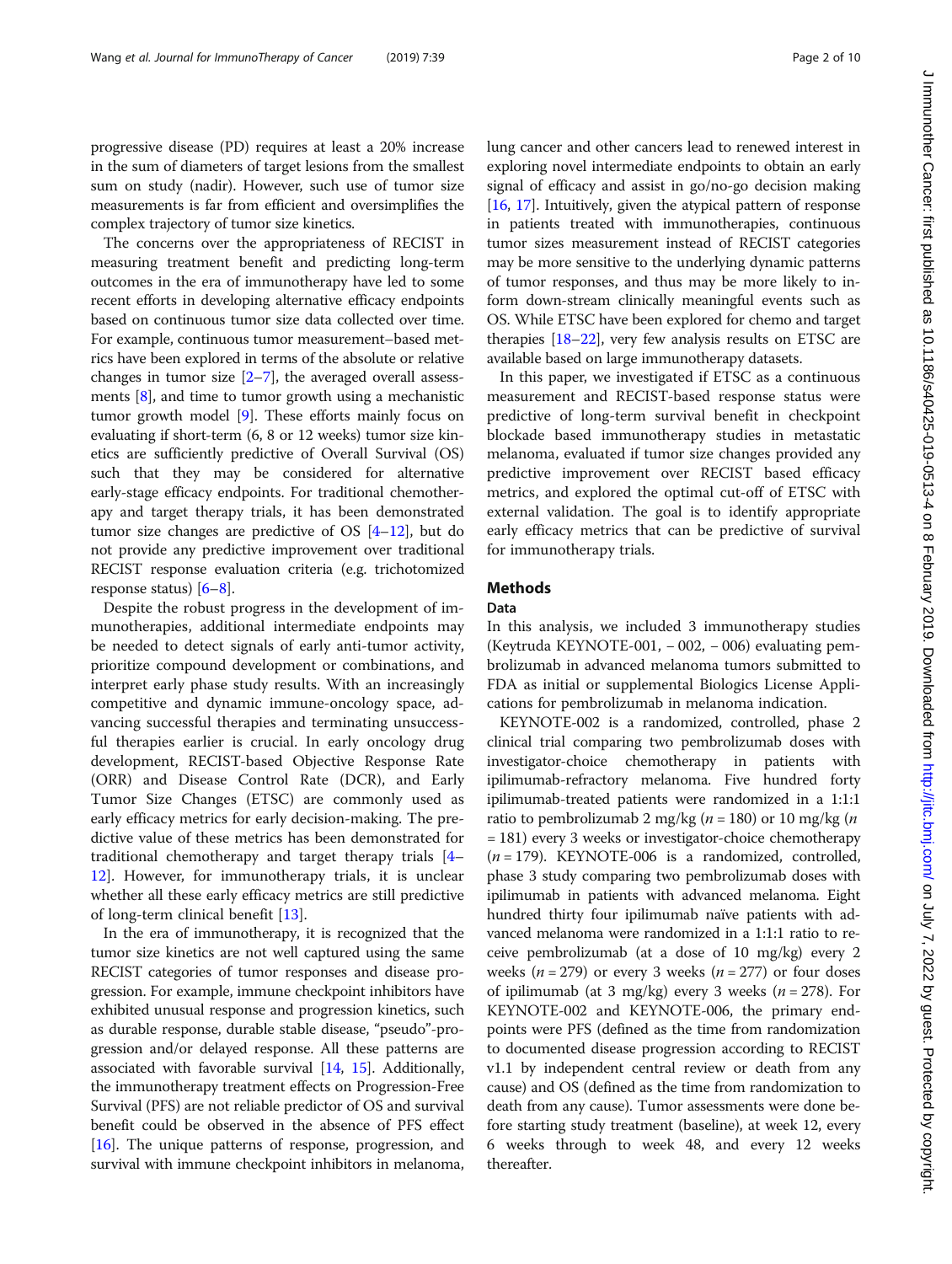KEYNOTE-001 was a multicenter, open-label, phase Ib study of pembrolizumab for patients with advanced solid tumors, which included multiple melanoma expansion cohorts. There are 655 melanoma patients enrolled (135 from a nonrandomized cohort  $[n = 87$  ipilimumab naive;  $n = 48$  ipilimumab treated] and 520 from randomized cohorts  $[n = 226$  ipilimumab naive;  $n = 294$  ipilimumab treated]). Patients received pembrolizumab 10mg/ kg every 2weeks, 10mg/kg every 3weeks, or 2mg/kg every 3weeks. Tumor response was assessed every 12 weeks by independent central review using RECIST v1.1.

Detailed eligibility criteria, initial or final study results for the above 3 studies were published previously [[23](#page-8-0)– [26\]](#page-8-0). These articles published in scientific journals are official outcome of these 3 melanoma studies. For this exploratory research, a later data cut-off date was used. All melanoma patients enrolled to the above 3 studies were included for the data analyses except those 179 patients randomized to the investigator-choice chemotherapy arm from KEYNOTE-002. Patients randomized to pembrolizumab 10mg/kg or 2mg/kg were pooled across doses due to lack of difference between these 2 doses. Tumor size measurement and/or RECIST evaluation may not be available at some time points due to disease progression, treatment discontinuation, death or other reasons; therefore, the number of patients to be included in each specific analysis is different. It is worth noting the target lesion measurement in these 3 studies differed from conventional RECIST 1.1 by allowing up to 10 target lesions and up to 5 per organ (RECIST 1.1 only requires up to 5 target lesions and up to 2 per organ).

#### Metrics

Two types of efficacy metrics were evaluated: ETSC and RECIST-based response metrics. Tumor size changes are the percentage changes from baseline in the sum of diameters of target lesions. RECIST-based trichotomized metric consists of three categories based on RECIST criteria: Partial Response/Complete Response (PR/CR) vs. Stable Disease (SD) vs. PD. In addition to the best tumor size changes and best response during the study, 3 different time points (Week 12, 18 and 24) were also evaluated for each metric. Patients without tumor assessment information at the landmark time points (with +/− 2 weeks window allowed) were excluded from time-point specific analysis.

## Statistical methods

The Cox Proportional Hazard (PH) model was fit to assess the effect of tumor size changes and RECIST-based response status on OS, separately, adjusting for baseline tumor sizes which is an independent prognostic factor for overall survival in melanoma [\[27\]](#page-8-0). Percentages of tumor size changes were fit as a continuous metric assuming a linear relationship between the log Hazard Ratio (HR) and percentages of tumor size changes. RECIST-based response status was fit as a categorical metric with 3 categories PR/ CR vs. SD vs. PD. ETSC and RECIST-based trichotomized metrics at three different landmarks (12, 18 and 24 weeks) were explored to determine how early the efficacy metrics could be meaningful. To avoid length-time bias [\[28\]](#page-8-0), OS was re-calculated from the landmark time point instead of typical OS from post-randomization.

Based on the training datasets including all KEYNOTE-002 and -006 melanoma patients randomized to pembrolizumab or ipilimumab (while excluding patients randomized to the investigator-choice chemotherapy arm from KEYNOTE-002), the cut-off values for tumor size changes to predict survival outcome were explored via tree based recursive partitioning [[29](#page-8-0)]. Recursive partitioning is a nonparametric technique for prediction and classification. Bagged or bootstrapped [[30](#page-8-0)] cut-off values were obtained by averaging estimated cut-off values across 2000 bootstrap samples. Bootstrap provides a way to account for variations and leads to more accurate estimate than using observed data alone. Survival difference based on the chosen cutoff was tested using the validation datasets including KEYNOTE-001 melanoma patients treated with pembrolizumab. Log-rank test, Kaplan-Meier method and Cox PH model were used to assess the impact of the chosen cutoff on OS.

To derive the optimal cut-offs at the select time point, sensitivity analyses were also conducted to assess a range of cut-offs from 30% tumor reduction (− 30%) to 20% tumor increase (+ 20%) using validation datasets. The performance of different cutoffs was further evaluated via sensitivity, Positive Predictive Value (PPV), as well as specificity and Negative Predictive Value (NPV) [\[31,](#page-8-0) [32](#page-9-0)]. Here PPV is the probability of surviving additional time if ETSC is greater than certain cut-offs and it is an indication of sufficient anti-tumor activity that should translate into an overall survival benefit.

### Evaluation criteria

The associations between each metric and survival were assessed through estimated HRs. Akaike information criteria (AIC) was used to measure and compare relative model fits [[33\]](#page-9-0). AIC deals with the trade-off between the goodness of fit of the model and the simplicity of the model. As a measure of relative quality of statistical models for a given set of data, the smaller the AIC value the better the model-fitting.

To determine how well a model/metric discriminates among patients with different outcomes, the c-index [[34](#page-9-0)–[36](#page-9-0)] was used to compare the relative predictive performance of each model/metric. The c-index in the context of survival considers all pairs of individuals. A pair is considered evaluable if one can determine which individual in the pair dies first. The index is the fraction of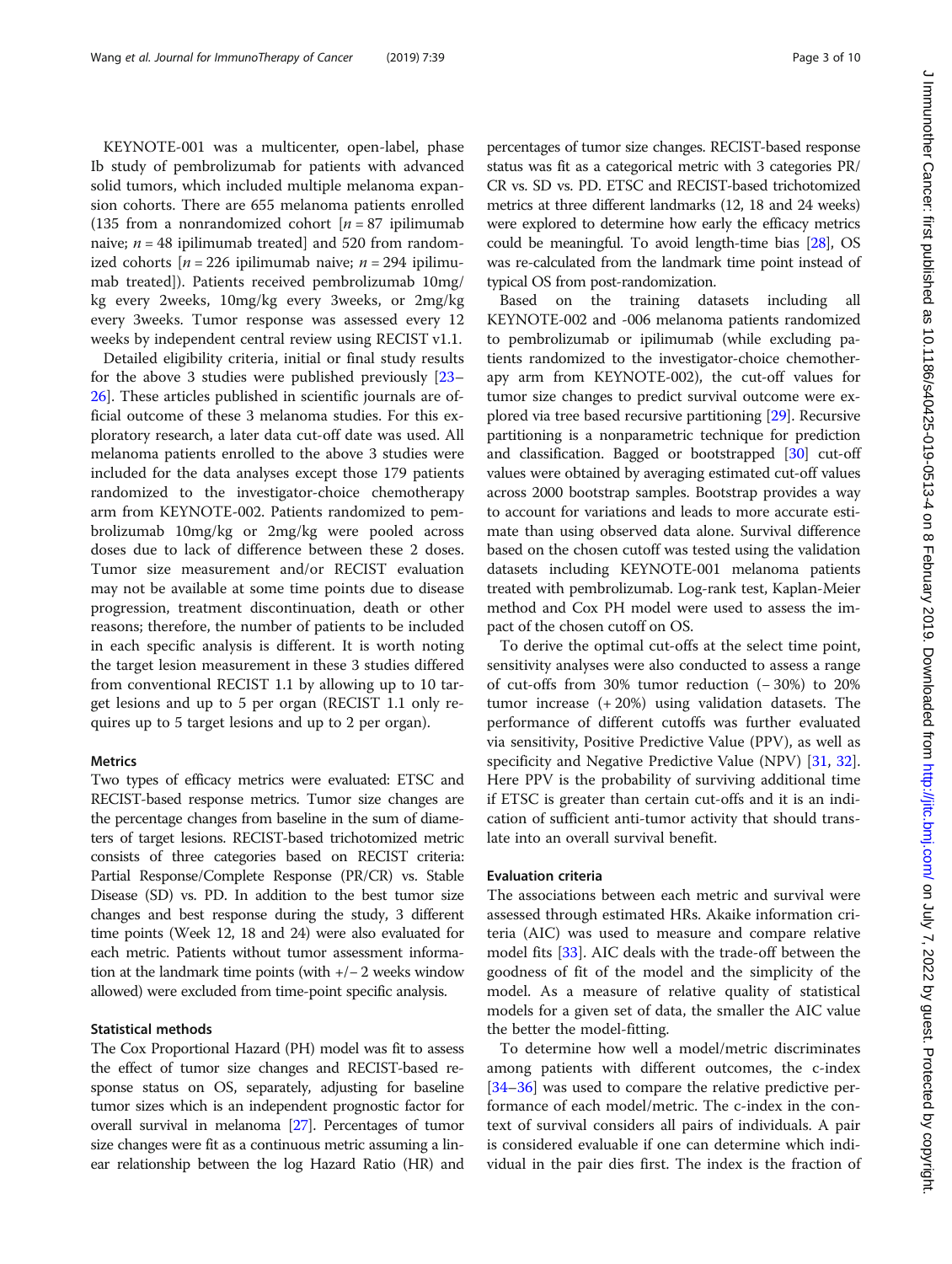all evaluable pairs that are concordant. If the "predicted" survival time (probability) is larger for the patient who (actually) lived longer, the predictions for that pair are said to be concordant with the actual outcomes. The c-index ranges from 0.5 to 1.0 where 0.5 indicates no association and 1 indicates perfect association.

# Results

## Variation of tumor size changes

Table 1 and Table [2](#page-4-0) summarize ETSC at Week 12 and best tumor size changes during the study. Best tumor size changes were greater than Week 12 tumor size changes. Tumor size changes in early line patients were greater than those in later line patients. The variation (standard deviations column in Table 1 and Table [2](#page-4-0)) of tumor size changes in early lines appeared to be smaller than those in later lines.

#### RECIST-based response metric

Best response rates were greater than early response rates and response rates in early line patients were greater than those in later line patients (Additional file [1:](#page-7-0) Table S1 and Additional file [2](#page-7-0): Table S2 in the Supplement). For example, for 1L patients receiving pembrolizumab from KEYNOTE-006, the early response rate (PR/CR) at Week 12 was 36% while the best response rate was 45% (third column in Additional file [1:](#page-7-0) Table S1). Along the same line of patients, the early SD rate at Week 12 was 26% while the best SD rate was 19% (third column in Additional file [1](#page-7-0): Table S1); among those patients with early SD, 30% converted to PR later on. The PD rate at early time point (Week 12) appeared similar to that based on best trichotomized response status during the whole study period.

# Comparison of different metrics at different time points

The comparisons of different metrics in terms of HR, c-index and AIC are shown in Fig. [1](#page-4-0) and Additional file [3](#page-7-0): Table S3 and Additional file [4:](#page-7-0) Table S4 in the supplement.

After adjusting for baseline tumor sizes, the continuous tumor size change metric and RECIST-based trichotomized

response metric at different landmark time points were found to be statistically significantly associated with OS (lower bound of HR 95% CI greater than 1) (third and seventh columns in Additional file [4](#page-7-0): Table S4 and Table S4). For example, for 1L patients receiving pembrolizumab from KEYNOTE-006, after adjusting for baseline tumor size, the HR (95%CI) of death for 10% tumor size increase at Week 12 was 1.16 (1.11, 1.20); the HR of death for patients who had PD over PR/CR at Week 12 was 8.41 (5.18, 13.64). The HRs at different landmark time points were greater than 1 with similar values for both tumor size change metric and RECIST-based metric. It is worth noting that analyses adjusting for additional prognostic factors (e.g., ECOG, LDH) were also explored and the results were very similar.

For 1L patients receiving pembrolizumab from KEYNOTE-006, the percentage of tumor size changes (across the different landmarks) appeared to have lower predictive values (c-index) than the RECIST-based trichotomized metric, while it showed similar and comparable predictive values for 2L patients receiving pembrolizumab (top panel in Fig. [1](#page-4-0); fifth and ninth columns in Additional file [3:](#page-7-0) Table S3 for pembrolizumab arm). For example, for 1L the c-index at Week 12 and 18 was 0.69 and 0.71 for tumor size change metric, respectively, and 0.76 and 0.76 for RECIST-based metric, respectively. For 2L the c-index at Week 12 and 18 was 0.78 and 0.75 for tumor size change metric, respectively, and 0.79 and 0.78 for RECIST-based metric, respectively.

For 1L patients receiving ipilimumab from KEYNOTE-006, the percentage of tumor size changes also appeared to have lower predictive values than the RECIST-based trichotomized metric across different time points (middle panel of Fig. [1;](#page-4-0) fifth column in Additional file [3](#page-7-0): Table S3 for ipilimumab arm). For 2L patients, the analysis mainly focuses on early time point Week 12 due to relatively small sample size at later time points. It showed relatively comparable predictive values for 2L patients for both metrics at Week 12 (middle panel of Fig. [1;](#page-4-0) ninth column in Additional file [3:](#page-7-0) Table S3 for ipilimumab arm).

For previously heavily treated KEYNOTE-002 patients randomized to pembrolizumab arm, the percentage of

Table 1 Tumor size changes in melanoma patients (Ipilimumab-Naive melanoma (KEYNOTE-006))

|                                           | Number of Line of Therapy |         |         |                    |     |         |         |                           |  |
|-------------------------------------------|---------------------------|---------|---------|--------------------|-----|---------|---------|---------------------------|--|
|                                           | 1L                        |         |         |                    | 2L  |         |         |                           |  |
|                                           | n                         | Median  | Mean    | Standard Deviation | n   | Median  | Mean    | <b>Standard Deviation</b> |  |
| Pembrolizumab arm                         |                           |         |         |                    |     |         |         |                           |  |
| % of Early Tumor Sizes Changes (~Week 12) | 282                       | $-24.2$ | $-19.7$ | 42.5               | 152 | $-9.1$  | $-9.0$  | 47.2                      |  |
| Best % of Tumor Size Changes              | 282                       | $-53.0$ | $-40.8$ | 52.4               | 152 | $-36.3$ | $-29.1$ | 57.8                      |  |
| Ipilimumab arm                            |                           |         |         |                    |     |         |         |                           |  |
| % of Early Tumor Size Changes (~ Week 12) | 124                       | 7.8     | 6.6     | 46.0               | -61 | $-1.6$  | 5.3     | 62.1                      |  |
| Best % of Tumor Size Changes              | 124                       | $-6.5$  | $-7.0$  | 56.2               | 61  | $-9.7$  | $-6.8$  | 70.2                      |  |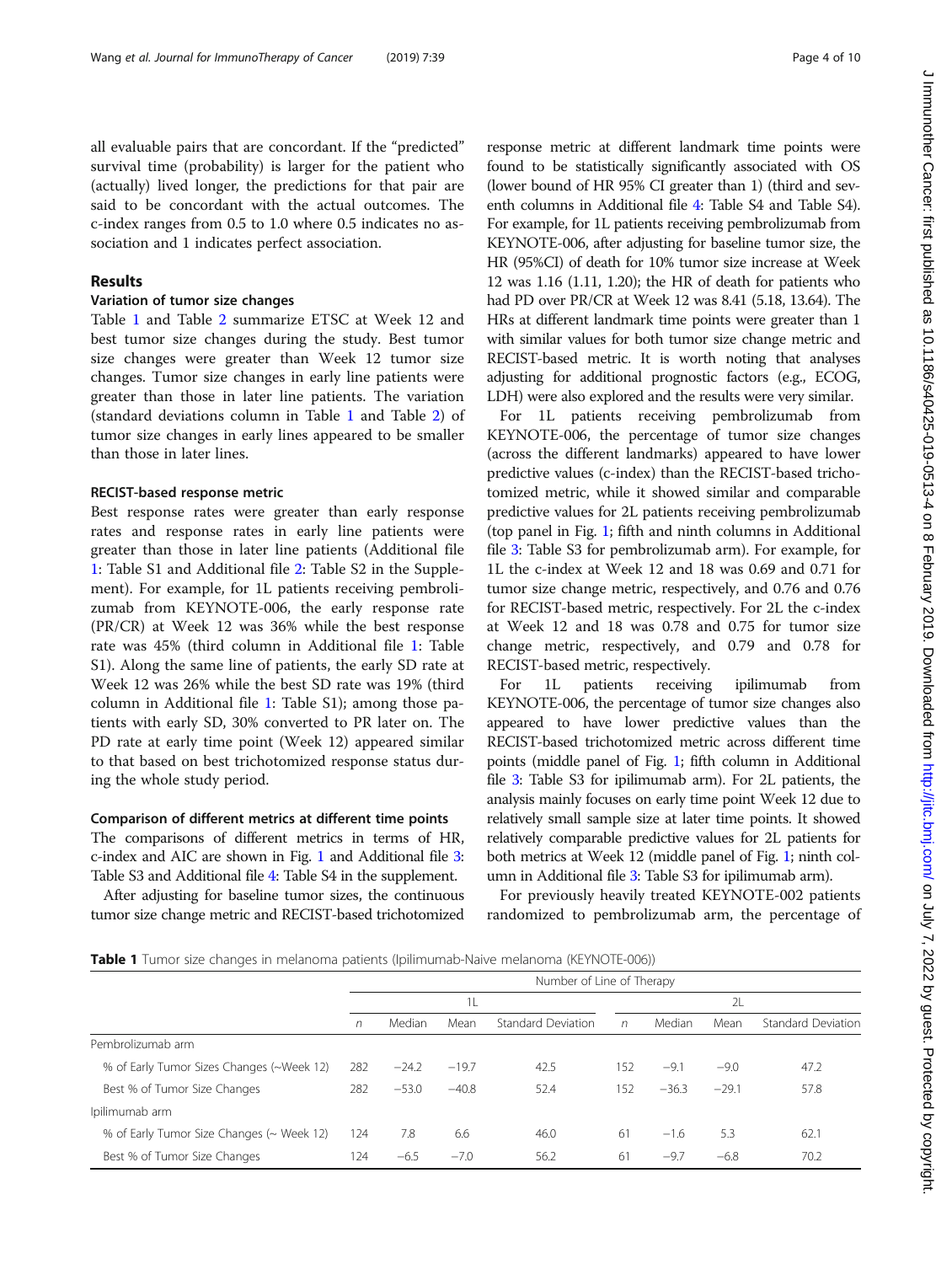<span id="page-4-0"></span>Table 2 Tumor size changes in melanoma patients (Ipilimumab-refractory melanoma (KEYNOTE -002))

|                                          | Number of Prior Line of Therapy Received |         |         |                           |                  |        |         |                           |
|------------------------------------------|------------------------------------------|---------|---------|---------------------------|------------------|--------|---------|---------------------------|
|                                          | (2L)                                     |         |         |                           | $2 +$<br>$(3L+)$ |        |         |                           |
|                                          |                                          |         |         |                           |                  |        |         |                           |
|                                          | n                                        | Median  | Mean    | <b>Standard Deviation</b> | n                | Median | Mean    | <b>Standard Deviation</b> |
| Pembrolizumab arm                        |                                          |         |         |                           |                  |        |         |                           |
| % of Early Tumor Size Changes (~Week 12) | 78                                       | $-7.4$  | $-10.0$ | 31.3                      | 200              | $-0.1$ | $-2.4$  | 43.1                      |
| Best % of Tumor Size Changes             | 78                                       | $-11.2$ | $-23.5$ | 43.2                      | 200              | $-9.4$ | $-16.0$ | 53.5                      |

tumor size changes showed similar or slightly lower predictive values than the RECIST-based trichotomized metric (bottom panel of Fig. 1; fifth and ninth columns in Additional file [4:](#page-7-0) Table S4).

point for both tumor size change metric and RECIST-based trichotomized metric barring cases with small sample size (e.g., Week 24 in patients with 1 prior therapy in KEYNOTE-002) (Fig. 1; fifth and ninth columns in Additional file [3](#page-7-0): Table S3 and Additional file [4](#page-7-0): Table S4). For example, for 2L patients receiving pembrolizumab from

It appears the predictive values were not lower at the Week 12 and 18 landmarks than those at the Week 24 time

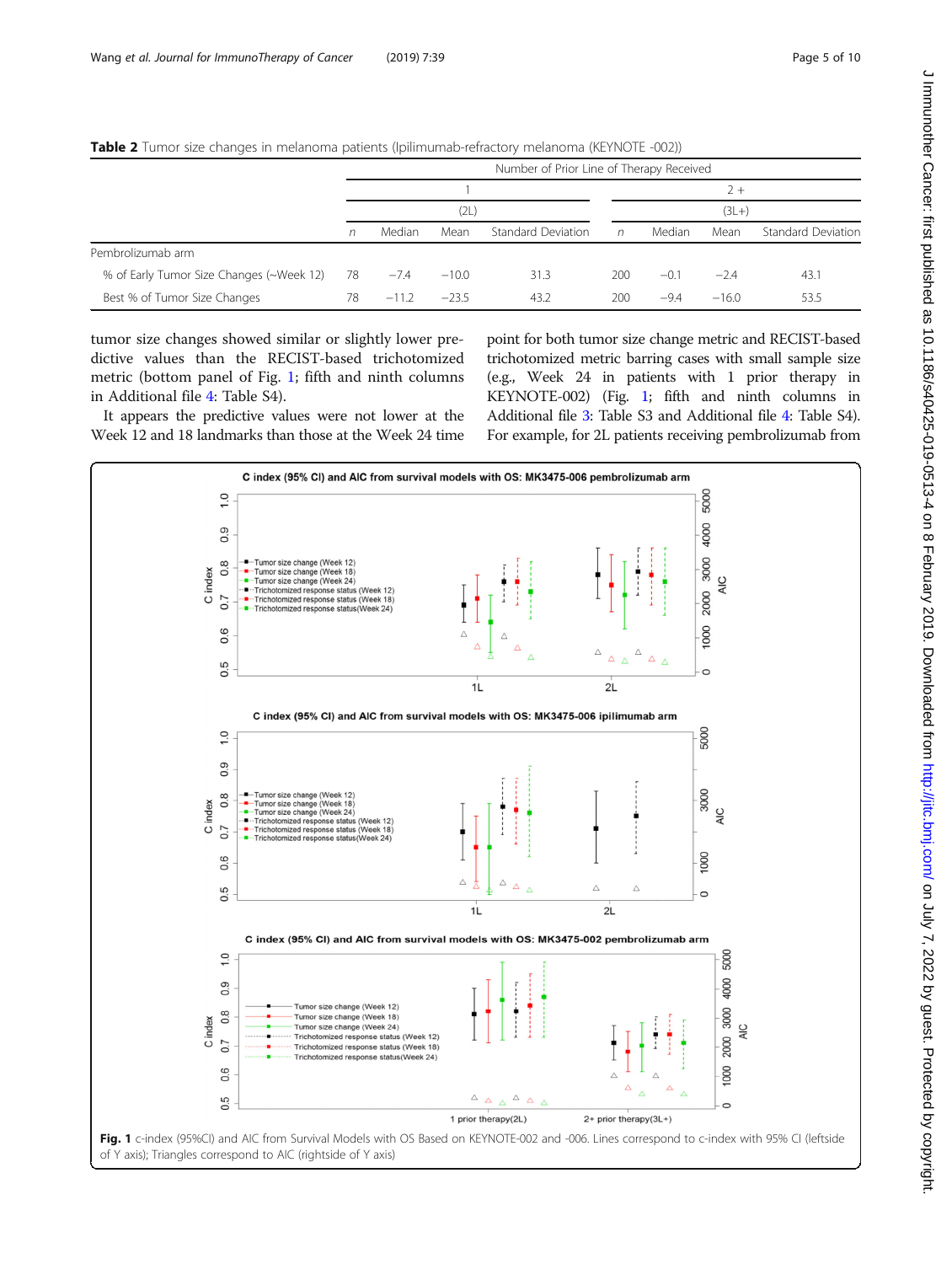KEYNOTE-006, the c-index for tumor size changes at Week 12, 18 and 24 was 0.78, 0.75 and 0.72, respectively; the c-index for RECIST-based trichotomized metric at Week 12, 18 and 24 was 0.79, 0.78 and 0.76, respectively.

The AIC values from continuous tumor size change metric tended to be smaller at all different time points than those from categorical RECIST-based trichotomized metric (Fig. [1;](#page-4-0) fourth and eighth columns in Additional file [3:](#page-7-0) Table S3 and Additional file [4:](#page-7-0) Table S4).

#### Cut-off for early tumor size changes

Recursive partitioning analyses based on either the observed data or bootstrapping suggest that a − 8% change from baseline in tumor size changes at Week 12 may predict survival outcomes. The cutoffs were similar between pooling just pembrolizumab subjects and pooling pembrolizumab and ipilimumab. Additional file [5:](#page-7-0) Figure S1 in the Supplement shows the survival curves of training datasets based on the cut-off of − 8% tumor size changes at Week 12. The c-indices based on the cut-off values for tumor size changes at other time points (Week 18 and 24) were smaller than 0.73 at Week 12, suggesting Week 12 landmark may be more predictive.

The survival curves of validation datasets (KEY-NOTE-001 Melanoma patients) based on the cut-off of − 8% tumor size changes as Week 12 are in Additional file [6](#page-7-0): Figure S2 in the Supplement. There was statistically significant difference  $(p < 0.0001)$  in terms of OS from Week 12 between patients with ETSC  $\le -8\%$  and those >  $-8\%$ . The HR (95% CI) of death for patients with ETSC  $\le -8\%$  over  $> -8\%$  at Week 12 was 0.290 (0.218, 0.385). The 12 month OS (95% CI) estimate from Week 12 for patients with tumor size changes  $\le -8\%$ and > − 8% was 87% (83, 91%) and 55% (48, 62%), respectively.

Sensitivity analysis based on a range of cut-offs (− 30%, − 20%, − 10%, − 8%, 0%, + 10% and + 20%) using validation datasets shows that c-index is similar for cutoffs with 8 to 30% reduction range (− 8% to − 30% tumor size changes), but relatively lower for other cut-offs (Additional file [7](#page-7-0): Figure S3 in the Supplement). Therefore, we rounded up to 10% tumor reduction as an optimal cut-off. It is worth noting c-index is similar to all cut-offs if baseline tumor sizes are adjusted. Additionally, c-index also tends to be higher.

A "≥10% reduction (tumor size changes ≤-10%)" can be broken down into "10% to 30% reduction" and "≥30% reduction" which corresponds to partial response for target lesions per RECIST. Among 252 patients with ≥10% tumor reduction from validation datasets, 73 and 179 patients had 10% to 30% and ≥ 30% tumor reduction, respectively. Left panel of Fig. [2](#page-6-0) shows the survival curves with 10% cut-off and the right panel shows survival curves with two cutoffs of 10% and 30% tumor reduction. There was statistically significant difference  $(p < 0.0001)$  in terms of OS from Week 12 between patients with tumor size changes  $> -10\%$  and  $\le -10\%$  groups, as well as among  $>$ − 10%, − 10% to − 30% and ≤ − 30% groups. It is worth noting the following from validation datasets: approximately 50% of those patients with 10% to 30% tumor reduction had a RECIST PR; 85% of those patents with at least 30% reduction had a RECIST PR; and only 4% of those without a > 10% tumor reduction had a RECIST PR later.

Table [3](#page-6-0) shows sensitivity and PPV for surviving additional 1, 2 and 3 years from Week 12 under 3 different cut-offs (− 10%, − 30%, + 20%). The PPV decreases over time, while the sensitivity increases over time under all three different cut-offs. Tumor size changes of − 10% as cut-off appears to have a much higher sensitivity (e.g., 71.2% at 2 years) than tumor size changes of − 30% as cut-off (e.g., 55.3% at 2 years), maintaining a reasonable prediction of survival at all time points (fifth column in Table [3](#page-6-0)). Tumor size changes of  $+20\%$  as cut-off which corresponds to DCR cut-off for target lesions per RECIST, appears to have a very high sensitivity value at all time points (second column in Table [3\)](#page-6-0), but the PPV (third column in Table 3) is low compared to 2 other cut-offs. Specificity and NPVs are listed in Additional file [8](#page-7-0): Table S5 in the Supplement.

Furthermore, we explored the optimal cut-off via non-parametric kernel density classification method [[37](#page-9-0)]. The results also suggest an approximate − 10% change from baseline at Week 12 may predict survival outcomes.

# **Discussions**

Due to the unique response pattern of immunotherapeutic agents, there is a need to further explore intermediate endpoints that would better serve as a surrogate endpoint for OS in assessing the clinical benefit and accelerate the drug approval process. We explored if ETSC and early response status were predictive of long-term survival benefit based on 3 melanoma studies with over 1800 patients receiving immunotherapeutic agents.

Our analyses showed tumor size changes were predictive of survival and early tumor size changes (e.g., Week 12) appeared to have reasonable predictive value than other later time points for immunotherapy trials. However, in agreement with earlier research in traditional chemotherapy and target therapy trials, these metrics do not provide any predictive improvement over traditional RECIST response evaluation criteria for immunotherapy trials. The application of the tumor size change cut-off derived from training datasets to validation datasets is successful. This provides evidence not only for the feasibility of the application to other future trials but also the importance of the choice of early time points. Approximately 10% tumor shrinkage for target lesions at an earlier time point (e.g., Week 12) may be a reasonable efficacy screening cut-off while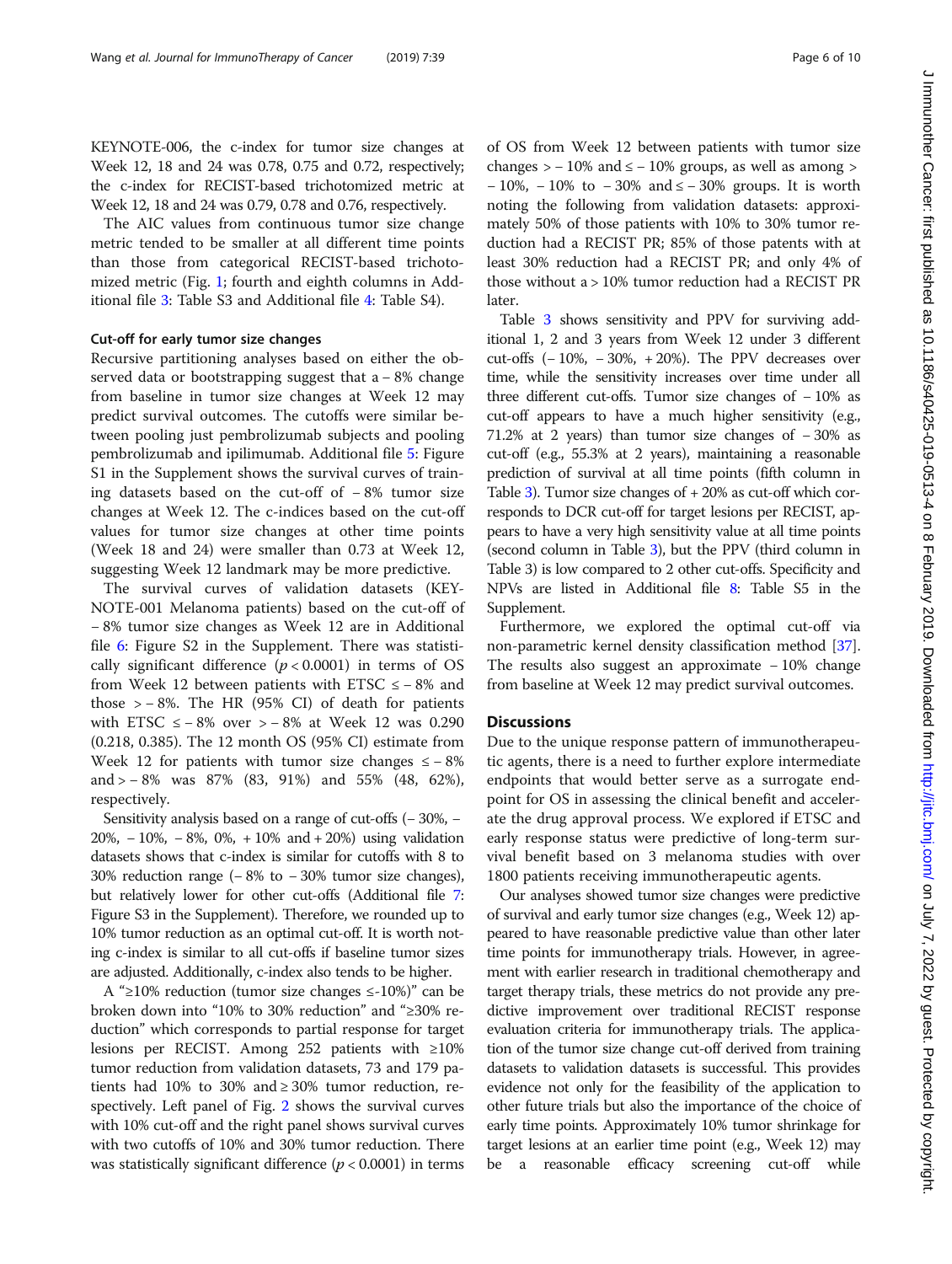<span id="page-6-0"></span>

RECIST-based efficacy metrics remains the primary tool, especially for trials with patients in later line of therapies (e.g., 2L+) and when an early decision is desirable. In practice, later time point landmark analysis has limited utility for early efficacy signal detection due to longer follow up time requirement, and relatively smaller and selected patient population at later time points. Under the situation when patient enrollment is fast, early landmark analysis is especially useful for early decision-making and may help program planning and speed up development to get to market earlier. The c-index is a measure of accuracy and serves to ascertain the predictive ability of a given model/ metric. However, it is important to note the discriminatory ability of one or more factors for a given outcome depends strictly on the clinical/biology context being considered, as well as on the structure of the model being tested.

Alternative cut-offs have been explored in cancers treated with chemo and target therapies [\[16,](#page-8-0) [18](#page-8-0)–[22](#page-8-0)]. Krajewski et al. [[18](#page-8-0), [19\]](#page-8-0) identified and validated a 10% tumor shrinkage as a reliable early predictor of OS with a total of 133 mRCC patients receiving VEGF-targeted therapies. Sakamaki et al. [[20](#page-8-0)] suggested a time point of 8 weeks and a cut-off value of 20% are optimal criteria for defining early tumor changes based on 67 patients with metastatic colorectal cancer treated with first-line chemotherapy. Luo et al. and Lamarca et al. [\[21,](#page-8-0) [22](#page-8-0)] identified a 10% tumor reduction to

predict progression-free survival based on 33 patients with NETs treated with SSA, and 237 patients with advanced pancreatic neuroendocrine tumors treated with sunitinib, respectively. Based on over 1800 melanoma patients receiving immunotherapeutic agents from 3 studies, we separated data into training and validation datasets. Our analysis suggest 10% tumor reduction at Week 12 may be a reasonable cutoff to be predictive of OS and patients with more than 10% reduction at Week 12 tend to have a longer survival, as well as higher chance of achieving RECIST PR/CR. Compared to the traditional 30% reduction cut-off, 10% reduction as cut-off appears to have higher sensitivity. While the PPV of OS seems higher using traditional 30% reduction cut-off, patients with tumor reduction between 10 and 30% still have good chance of achieving PR/CR and longer survival time. Therefore, it may not be necessary to use a stringent cutoff to serve as early efficacy signal detection. Compared to 20% increase as cut-off, 10% reduction as cut-off appears to have a high specificity and high PPV of OS. Ten percent tumor reduction, which is between 30% tumor reduction for PR/CR and 20% tumor increase for PD, may be the sweet spot to be predictive of OS, also maintaining reasonable sensitivity and specificity.

While 10% reduction at week 12 may be a reasonable efficacy screen cut-off from the perspective of early decision-making and program planning in drug development,

**Table 3** Sensitivity and positive predictive value with different tumor size change cut-offs

| .                                            |             |            |                          |                         |             |            |  |  |  |
|----------------------------------------------|-------------|------------|--------------------------|-------------------------|-------------|------------|--|--|--|
| Survive Additional t<br>(years) from Week 12 | $+20%$      |            | $-10%$                   |                         | $-30%$      |            |  |  |  |
|                                              | Sensitivity | <b>PPV</b> | Sensitivity <sup>a</sup> | <b>PPV</b> <sup>b</sup> | Sensitivity | <b>PPV</b> |  |  |  |
|                                              | 92.7%       | 82.6%      | 65.4%                    | 87.1%                   | 48.6%       | 91.0%      |  |  |  |
|                                              | 93.8%       | 66.2%      | 71.2%                    | 75.6%                   | 55.3%       | 82.8%      |  |  |  |
|                                              | 94.9%       | 57.6%      | 76.0%                    | 69.1%                   | 60.8%       | 77.7%      |  |  |  |

<sup>a</sup>Sensitivity: Prob (tumor size change "<= −10%" at Week 12 given surviving additional t years)<br>Poositive Predictive Value (PPV): Prob(survive additional t years given tumor size change "<= -

Positive Predictive Value (PPV): Prob(survive additional t years given tumor size change "<= − 10%" at Week 12)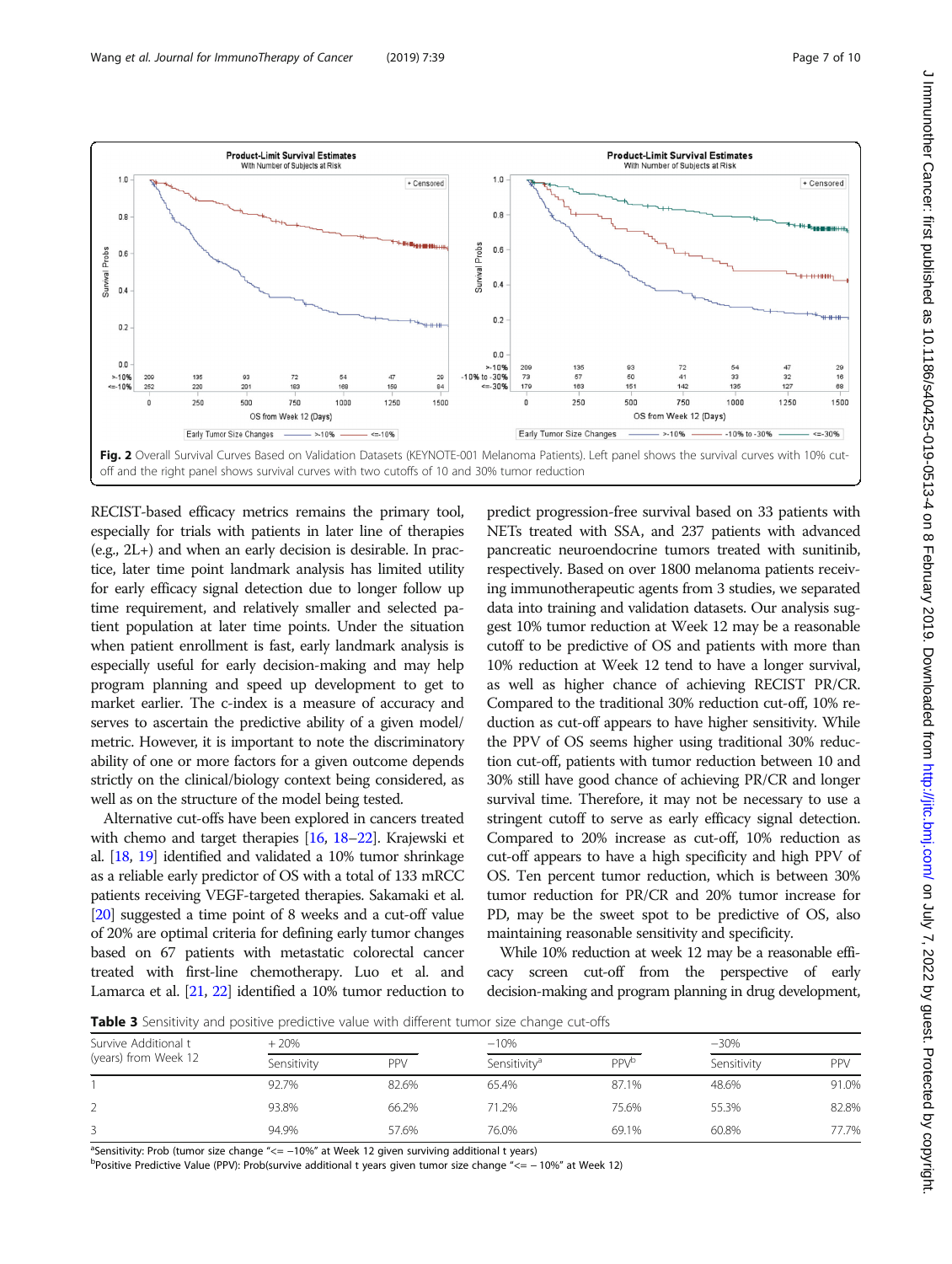be investigated to better account for therapeutic effects on long-term survival that may be observed in immunother-

# Additional files

apy trials.

[Additional file 1:](https://doi.org/10.1186/s40425-019-0513-4) Table S1. Response Metrics (per RECIST) in Melanoma Patients (Ipilimumab-Naive Melanoma (KEYNOTE -006)). (DOCX 35 kb)

[Additional file 2:](https://doi.org/10.1186/s40425-019-0513-4) Table S2. Response Metrics (per RECIST) in Melanoma Patients (Ipilimumab-Refractory Melanoma (KEYNOTE -002)). (DOCX 20 kb)

[Additional file 3:](https://doi.org/10.1186/s40425-019-0513-4) Table S3. Effect and Predictive Value of "Tumor Size Changes" and "RECIST-based Response Status" on OS in Melanoma Patients (Ipilimumab-Naive Melanoma (KEYNOTE -006)). (DOCX 37 kb)

[Additional file 4:](https://doi.org/10.1186/s40425-019-0513-4) Table S4. Effect and Predictive Value of "Tumor Size Changes" and "RECIST-based Response Status" on OS in Melanoma Patients (Ipilimumab-Refractory Melanoma (KEYNOTE -002)). (DOCX 35 kb)

[Additional file 5:](https://doi.org/10.1186/s40425-019-0513-4) Figure S1. Early Tumor Size Changes Cut-off Based on KEYNOTE-002 and -006. (DOCX 154 kb)

[Additional file 6:](https://doi.org/10.1186/s40425-019-0513-4) Figure S2. KEYNOTE-001 Melanoma Patients Overall Survival Curves Based on the Early Tumor Size Changes Cut-off of "-8%" (DOCX 36 kb)

[Additional file 7:](https://doi.org/10.1186/s40425-019-0513-4) Figure S3. Sensitivity Analysis Under Different Cutoffs\* Based on KEYNOTE-001. (DOCX 50 kb)

[Additional file 8:](https://doi.org/10.1186/s40425-019-0513-4) Table S5. Specificity and Negative Predictive Value with Different Tumor Size Change Cut-offs. (DOCX 33 kb)

#### Abbreviations

AIC: Akaike information criteria; CR: Complete Response; DCR: Disease Control Rate; ETSC: Early Tumor Size Changes; HR: Hazard Ratio; NPV: Negative Predictive Value; ORR: Objective Response Rate; OS: Overall Survival; PD: Progressive Disease; PFS: Progression-Free Survival; PH: Proportional Hazard; PPV: Positive Predictive Value; PR: Partial Response; RECIST: Response Evaluation Criteria in Solid Tumors; SD: Stable Disease

#### Acknowledgements

We thank the patients and their families and caregivers for participating in these 3 studies, along with all investigators and site personnel; study teams and persons involved in these 3 studies for trial design, data collection, monitoring, analyzing and reporting these 3 melanoma studies; and Cai Wu (Merck Sharp & Dohme Corp., a subsidiary of Merck & Co., Inc., Kenilworth, NJ, USA) for statistical support to this exploratory project. Additionally, we thank Joseph Heyse (Merck Sharp & Dohme Corp., a subsidiary of Merck & Co., Inc., Kenilworth, NJ, USA) for his insightful suggestions to apply the nonparametric kernel density classification method in this project.

#### Funding

This work was funded by Merck & Co.

#### Availability of data and materials

The data that support the findings of this study are available from Merck & Co, but restrictions apply to the availability of these data, which were used under license for the current study, and so are not publicly available. Data are however available from the authors upon reasonable request and with permission of Merck & Co.

#### Authors' contributions

MW, CC, TJ, JA, XL, CH, SK, NI and SE designed the analysis concept. MW, CC, TJ, JA, XL, SK, NI and SE collected and assembled data. MW, CC and TJ analyzed data. MW, CC, TJ, JA, XL, CH, SK, NI and SE interpreted the data. MW, CC and TJ wrote the first draft. All authors revised the report and approved the final version.

#### Ethics approval and consent to participate

All three study protocols and amendments were approved by appropriate institutional review boards and ethics committees at each institution. The studies were done in accordance with the protocols, Good Clinical Practice

<span id="page-7-0"></span>patients should be encouraged to stay on treatment until disease progression in case of less than 10% reduction after 12 weeks. Because of the possibility of immunotherapy-related flare, patients who show initial radiographic progression, if they are clinically stable, may continue on treatment at the discretion of the investigator.

ETSC and RECIST-based trichotomized response status should be considered in go/no-go decision process for immunotherapy trials. Based on 3 studies we analyzed, 72% of those patents with more than 10% reduction at Week 12 achieved a RECIST PR/CR, while only 6% of those without a 10% tumor reduction at Week 12 had a RECIST PR later. Approximately 10% tumor reduction may help identify more potential responders, critical for early decision-making process, program planning and design of late-stage trials. Advancing promising therapies earlier is crucial especially within the highly competitive immune-oncology space. ORR and DCR are simple, but the predictive value may decrease with the number of prior therapies. By considering certain amount of tumor reduction (e.g., 10 to 30%) also leads to PR/CR later on and is related with longer survival, composite response rate which takes SD as partially positive outcome and utilize different weights (or utility) for PR/CR and SD, may be of value for go/no-go early decision as well. For example, while a PR/CR is worth a full weight of 1, SD may be worth a partial weight of 0.5 given that approximately half of the patients had a PR later based on 3 studies we analyzed. The optimal weighting strategy that best predicts OS is a research topic beyond of the scope of this paper.

Our analysis has strengths such as the fact that all these 3 studies have long-term survival data, in addition to the quality-assurance of these data for drug registration purpose. Our recommended 10% tumor reduction cutoff is based on separate training and validation datasets, and also validated by different statistical classification approaches. One limitation of our study was inclusion of only one tumor type. Whether our findings in melanoma patients can be generalized to other cancer types should also be explored. Second, our findings are associated with checkpoint blockade based immunotherapy (e.g., pembrolizumab, ipilimumab). Other types of immunotherapy (e.g., oncolytic viruses) may have different treatment response pattern. Therefore, our findings specifically apply to checkpoint blockade based immunotherapy in metastatic melanoma and whether they can be generalized to other immunotherapies is unknown. Another limitation of this research (same as other research using continuous tumor size as the early efficacy metric) is that the early efficacy metrics would only include the numerical values from the size of the target lesions but it would not include data such as response of the non-target lesions or the appearance of new lesions. Further research into other methods that potentially address the whole tumor burden including target, non-target lesion and new lesions should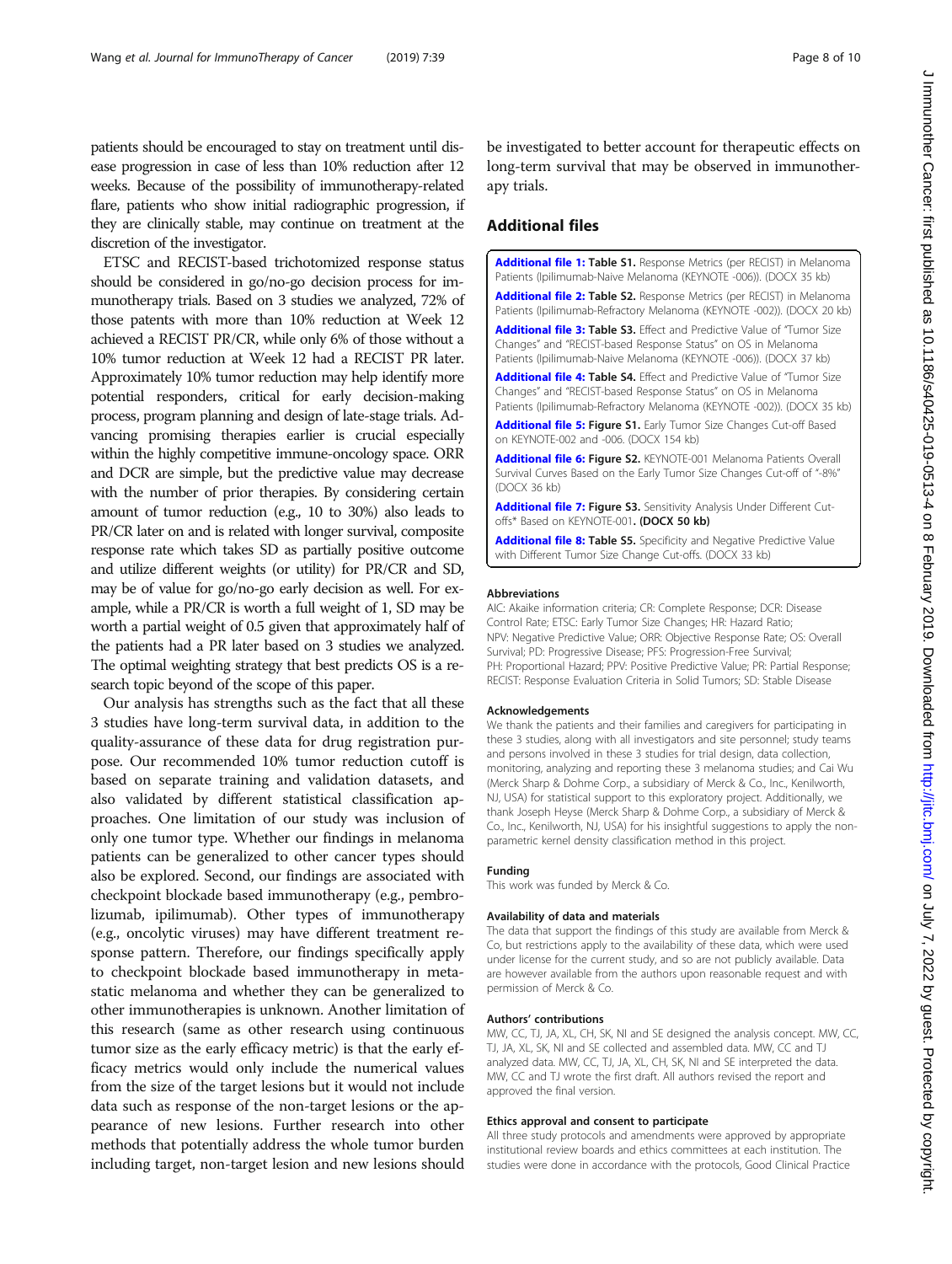<span id="page-8-0"></span>guidelines, and the declaration of Helsinki. All patients provided written informed consent. The studies were registered on [ClinicalTrials.gov](http://clinicaltrials.gov/).

#### Consent for publication

Not applicable.

#### Competing interests

MW, CC, TJ, JA, NL, PK, NI and SE are employed by Merck Sharp & Dohme Corp., a subsidiary of Merck & Co., Inc., Kenilworth, NJ, USA, and hold stock in the company. CH serves as a research consultant for Merck Sharp & Dohme Corp., a subsidiary of Merck & Co., Inc., Kenilworth, NJ, USA.

# Publisher's Note

Springer Nature remains neutral with regard to jurisdictional claims in published maps and institutional affiliations.

#### Author details

<sup>1</sup>Merck & Co., Inc., Kenilworth, NJ, USA. <sup>2</sup>Sidney Kimmel Comprehensive Cancer Center at Johns Hopkins, Baltimore, MD, USA. <sup>3</sup>BARDS Early Development Statistics – Early Oncology, 351 North Sumneytown Pike, North Wales 19454, USA

#### Received: 18 September 2018 Accepted: 16 January 2019 Published online: 08 February 2019

#### References

- 1. Eisenhauer E, Therasse P, Bogaerts J, Schwartz LH, Sargent D, Ford R., et al.. New response evaluation criteria in solid tumors: revised RECIST guideline (version 1.1). Eur J Cancer, 2009;45(2):228–247.
- 2. Karrison TG, Maitland ML, Stadler WM, Ratain MJ. Design of Phase II Cancer trials using a continuous endpoint of change in tumor size: application to a study of Sorafenib and Erlotinib in non–small-cell NSCLC Cancer. J Natl Cancer Inst. 2007;99(19):1455–61.
- Jaki T, Andre V, Su TL, Whitehead J. Designing exploratory cancer trials using change in tumour size as primary endpoint. Stat Med. 2013;32(15): 2544–54.
- 4. Suzuki C, Blomqvist L, Sundin A, Jacobsson H, Byström P, Berglund Å, et al. The initial change in tumor size predicts response and survival in patients with metastatic colorectal cancer treated with combination chemotherapy. Ann Oncol. 2012;23(4):948–54.
- 5. Piessevaux H, Buyse M, Schlichting M, Van Cutsem E, Bokemeyer C, Heeger S, et al. Use of early tumor shrinkage to predict long-term outcome in metastatic colorectal cancer treated with cetuximab. J Clin Oncol. 2013; 31(30):3764–75.
- 6. An MW, Dong X, Meyers J, Han Y, Grothey A, Bogaerts J, et al. Evaluating Continuous Tumor Measurement-Based Metrics as Phase II Endpoints for Predicting Overall Survival. J Natl Cancer Inst. 2015;107(11):djv239.
- 7. An MW, Han Y, Meyers JP, Bogaerts J, Sargent DJ, Mandrekar SJ. Clinical utility of metrics based on tumor measurements in phase II trials to predict overall survival outcomes in phase III trials by using resampling methods. J Clin Oncol. 2015;33(34):4048–57.
- 8. An MW, Mandrekar SJ, Branda ME, Hillman SL, Adjei AA, Pitot HC, et al. Comparison of continuous vs categorical tumor measurement-based metrics to predict overall survival in cancer treatment trials. Clin Cancer Res. 2011;17(20):6592–9.
- 9. Claret L, Gupta M, Han K, Joshi A, Sarapa N, He J, et al. Evaluation of tumour-size response metrics to predict overall survival in Western and Chinese patients with first-line metastatic colorectal Cancer. J Clin Oncol. 2013;31(17):2110–4.
- 10. Taieb J, Rivera F, Siena S, Karthaus M, Valladares-Ayerbes M, Gallego J, et al. Exploratory analyses assessing the impact of early tumour shrinkage and depth of response on survival outcomes in patients with RAS wild-type metastatic colorectal cancer receiving treatment in three randomised panitumumab trials. J Cancer Res Clin Oncol. 2018;144(2):321–35.
- 11. Heinemann V, Stintzing S, Modest DP, Giessen-Jung C, Michl M, Mansmann UR. Early tumour shrinkage (ETS) and depth of response (DpR) in the treatment of patients with metastatic colorectal cancer (mCRC). Eur J Cancer. 2015;51(14):1927–36.
- 12. Lee CK, Kim SS, Park S, Kim C, Heo SJ, Lim JS, et al. Depth of response is a significant predictor for long-term outcome in advanced gastric cancer patients treated with trastuzumab. Oncotarget. 2017;8(19):31169–79.
- 13. Kaufman H, Schwartz LH, William WN, Sznol M, Aguila M, Whittington C, et al. Evaluation of clinical endpoints as surrogates for overall survival in patients treated with immunotherapies. J Clin Oncol. 35(15\_suppl published online before print). [https://doi.org/10.1200/JCO.2017.35.15\\_suppl.](https://doi.org/10.1200/JCO.2017.35.15_suppl.e14557) [e14557](https://doi.org/10.1200/JCO.2017.35.15_suppl.e14557).
- 14. Wolchok JD, Hoos A, O'Day S, Weber JS, Hamid O, Lebbé C, et al. Guidelines for the evaluation of immune therapy activity in solid tumors: immunerelated response criteria. Clin Cancer Res. 2009;15(23):7412–20.
- 15. Hodi FS, Hwu WJ, Kefford R, Weber JS, Daud A, Hamid O, et al. Evaluation of immune-related response criteria and RECIST v1.1 in patients with advanced melanoma treated with pembrolizumab. J Clin Oncol. 2016;34(13):1510–7.
- 16. Blumenthal GM, Zhang L, Zhang H, Kazandjian D, Khozin S, Tang S, et al. Milestone Analyses of Immune Checkpoint Inhibitors, Targeted Therapy, and Conventional Therapy in Metastatic Non-Small Cell Lung Cancer Trials: A Meta-analysis. JAMA Oncol. 2017;3(8):e171029.
- 17. Mushti S, Mulkey F, Sridhara R. Evaluation of overall response rate and progression-free survival as potential surrogate endpoints for overall survival in immunotherapy trials. Clin Cancer Res. 2018;1902:2017. [https://doi.org/10.](https://doi.org/10.1158/1078-0432.CCR-17-1902) [1158/1078-0432.CCR-17-1902](https://doi.org/10.1158/1078-0432.CCR-17-1902) [Epub ahead of print].
- 18. Krajewski KM, Franchetti Y, Nishino M, Fay AP, Ramaiya N, Van den Abbeele AD, et al. 10% tumor diameter shrinkage on the first follow-up computed tomography predicts clinical outcome in patients with advanced renal cell carcinoma treated with angiogenesis inhibitors: a follow-up validation study. Oncologist. 2014;19:507–14.
- 19. Krajewski KM, Guo M, Van den Abbeele AD, Yap J, Ramaiya N, Jagannathan J, et al. Comparison of four early post therapy imaging changes (EPTIC; RECIST 1.0, tumor shrinkage, computed tomography tumor density, Choi criteria) in assessing outcome to vascular endothelial growth factor-targeted therapy in patients with advanced renal cell carcinoma. Eur Urol. 2011;59: 856–62.
- 20. Sakamaki K, Kito Y, Yamazaki K, Izawa N, Tsuda T, Morita S, et al. Exploration of time points and cut-off values for early tumour shrinkage to predict survival outcomes of patients with metastatic colorectal cancer treated with first-line chemotherapy using a biexponential model for change in tumour size. ESMO Open. 2017;2(5):e000275.
- 21. Luo Y, Chen J. Optimisation of the Size Variation Threshold for CT Evaluation of Response in Advanced Gastroenteropancreatic Nauroendocrine Tumors Treated with Octreotide LAR. ENETS Annual Coference 2017; abstract K11.
- 22. Lamarca A, Barriuso J, Kulke M, Borbath I, Lenz HJ, Raoul JL, et al. Determination of an optimal response cut-off able to predict progressionfree survival in patients with well-differentiated advanced pancreatic neuroendocrine tumours treated with sunitinib: an alternative to the current RECIST-defined response. Br J Cancer. 2018;118(2):181–8.
- 23. Ribas A, Puzanov I, Dummer R, Schadendorf D, Hamid O, Robert C, et al. Pembrolizumab versus investigator-choice chemotherapy for ipilimumabrefractory melanoma (KEYNOTE-002): a randomised, controlled, phase 2 trial. Lancet Oncol. 2015;16(8):908–18.
- 24. Robert C, Schachter J, Long GV, Arance A, Grob JJ, Mortier L, et al. Pembrolizumab versus ipilimumab in advanced melanoma. N Engl J Med. 2015;372(26):2521–32.
- 25. Schachter J, Ribas A, Long GV, Arance A, Grob JJ, Mortier L, et al. Pembrolizumab versus ipilimumab for advanced melanoma: final overall survival results of a multicentre, randomised, open-label phase 3 study (KEYNOTE-006). Lancet. 2017;390(10105):1853–62.
- 26. Ribas A, Hamid O, Daud A, Hodi FS, Wolchok JD, Kefford R, et al. Association of pembrolizumab with tumor response and survival among patients with advanced melanoma. JAMA. 2016;315(15):1600–9.
- 27. Joseph R, Elassaiss-Schaap J, Kefford R, Hwu W, Wolchok J, Joshua A, et al. Baseline tumor size is an independent prognostic factor for overall survival in patients with melanoma treated with Pembrolizumab. Clin Cancer Res. 2018;24(20):4960–7. <https://doi.org/10.1158/1078-0432.CCR-17-2386> Epub 2018 Apr 23.
- 28. Anderson J, Cain K, Gelber R. Analysis of survival by tumor response. J Clin Oncol. 1983;1(11):710–9.
- 29. Breiman L, Friedman J, Olshen R, Stone C. Classification and regression trees. Belmont, Ca: Wadsworth; 1984.
- 30. Breiman L. Bagging predictors. Mach Learn. 1996;24(2):123–40.
- 31. Blanche P, Dartigues J, Jacqmin-Gadda H. Estimating and comparing time dependent areas under receiver operating characteristic curves for censored event times with competing risks. Stat in med. 2013;32(30):5381–97.